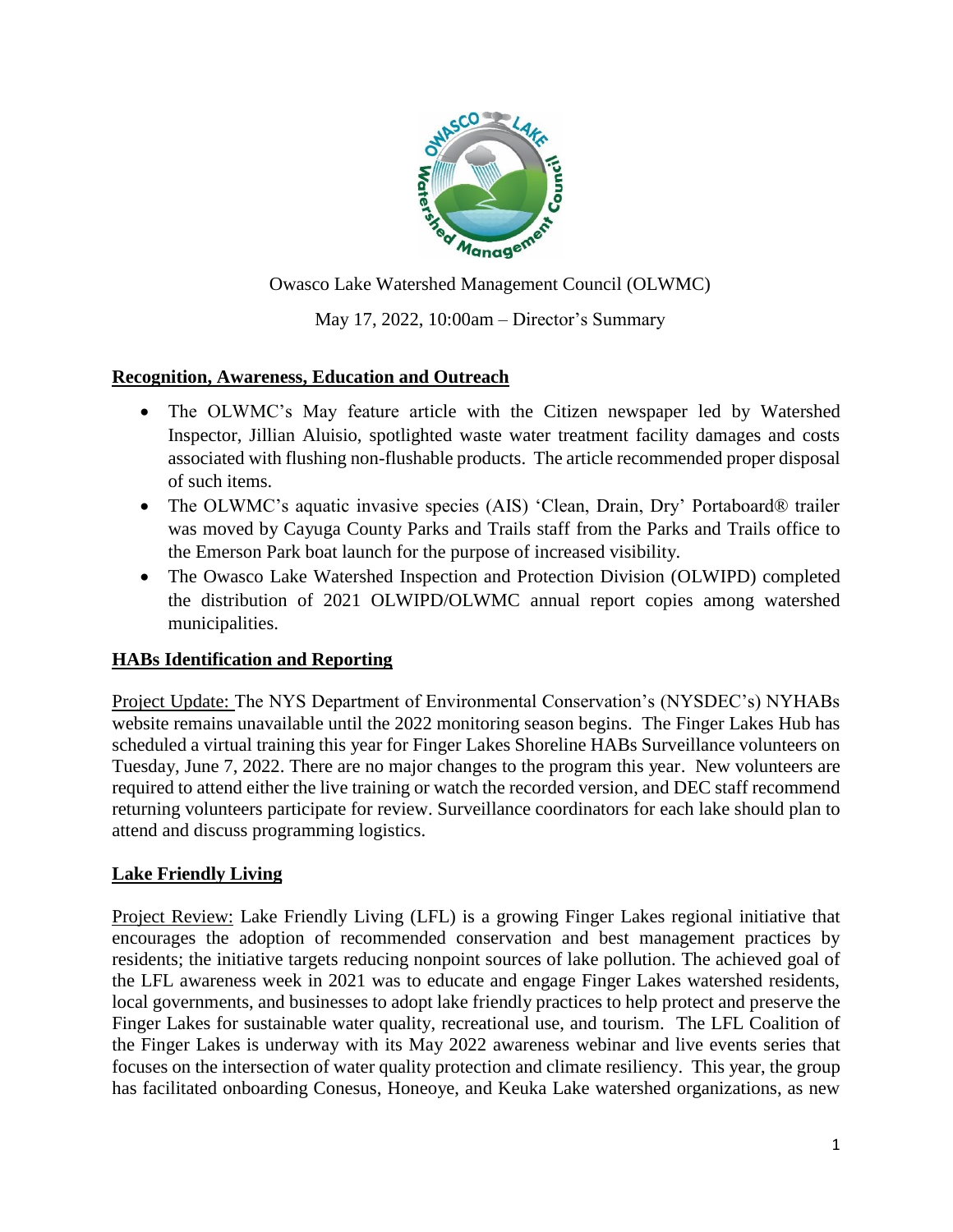members to help advance the common Finger Lakes Region messaging campaign. Over the course of this field season, the OLWMC and OWLA will finalize the installation of LFL signage on Tributary Adoption and Identification Pilot Program (TAIPP) signposts throughout the watershed.

Project Update: The Lake Friendly Living Coalition is providing nearly 15 educational and hands on events during the May 2022 awareness series. The LFL May Series events calendar is published via the Cayuga County Chamber of Commerce, the Citizen Newspaper, and Life in the Finger Lakes magazine. Furthermore, LFL program promotion is underway as part of the NYSDEC Region 7 News via 'DEC Delivers' with nearly ~45,000 subscribers. OLWMC staff coordinated, among local leaders, webinar presentations on the NYS Climate Smart Communities program and the implementation of Emerson Park's new rain garden. Further, staff coordinated with the State University of New York Environmental Science and Forestry for the upcoming May 21, 2022 community shrub willow-planting project at the OLWMC's nursery in the Town of Owasco. All members of the public are encouraged to assist with the planting project. The nursery will act as a long-term source of willow canes for the future installation of riparian buffers within the watershed. This project is also poised to offer an opportunity for a student undergraduate internship and/or capstone project in 2023. All event registrations are available on the Coalition's website [\(www.flrwa.org/lake-friendly-living\)](http://www.flrwa.org/lake-friendly-living). At their May 12 meeting, Auburn City Council heard a mayoral proclamation endorsing LFL awareness month and the expansion of the messaging program throughout the watershed and the greater Finger Lakes Region.

#### **Hyfi Watercourse Level Sensors**

Project Review: OLWMC staff have installed, and maintain, 15 watercourse level sensors throughout the watershed, targeting locations that align with modeling sites for the Nine Key Element (9E) watershed plan's Soil and Water Assessment Tool (SWAT) model. The sensors are used for guiding flood and asset management, as well as for flow monitoring. Hyfi has completed their development of correlation and regression analysis for the relationships between the watercourse level sensors and conventional USGS stream gauging. A highly significant relationship between long-term datasets supports the continued use and funding of the more spatially robust watershed sensors. Many of the initial sensors' casements have cracked during winter freezes, and Hyfi shipped replacement sensors engineered to be resistant to cracking. OLWIPD staff will be installing replacement sensors throughout the 2022 field season.

- 1. With project support from OLWMC staff, OWLA's 2022 sediment and nutrient sampling program, which has elements of both routine and storm event sampling, will align with watercourse level sensor locations. A project will provide invaluable lake loading information for continued calibration of the SWAT model.
- 2. The Owasco Lake watershed piloted Hyfi sensor platform recently won the Verizon Climate Resilience Prize for 2022.

#### Hyfi Project Updates:

1. On April 22, 2022, Hyfi sensors were replaced at two locations: Sucker Brook at Owasco Rd, and Inlet at Route 90 in Locke.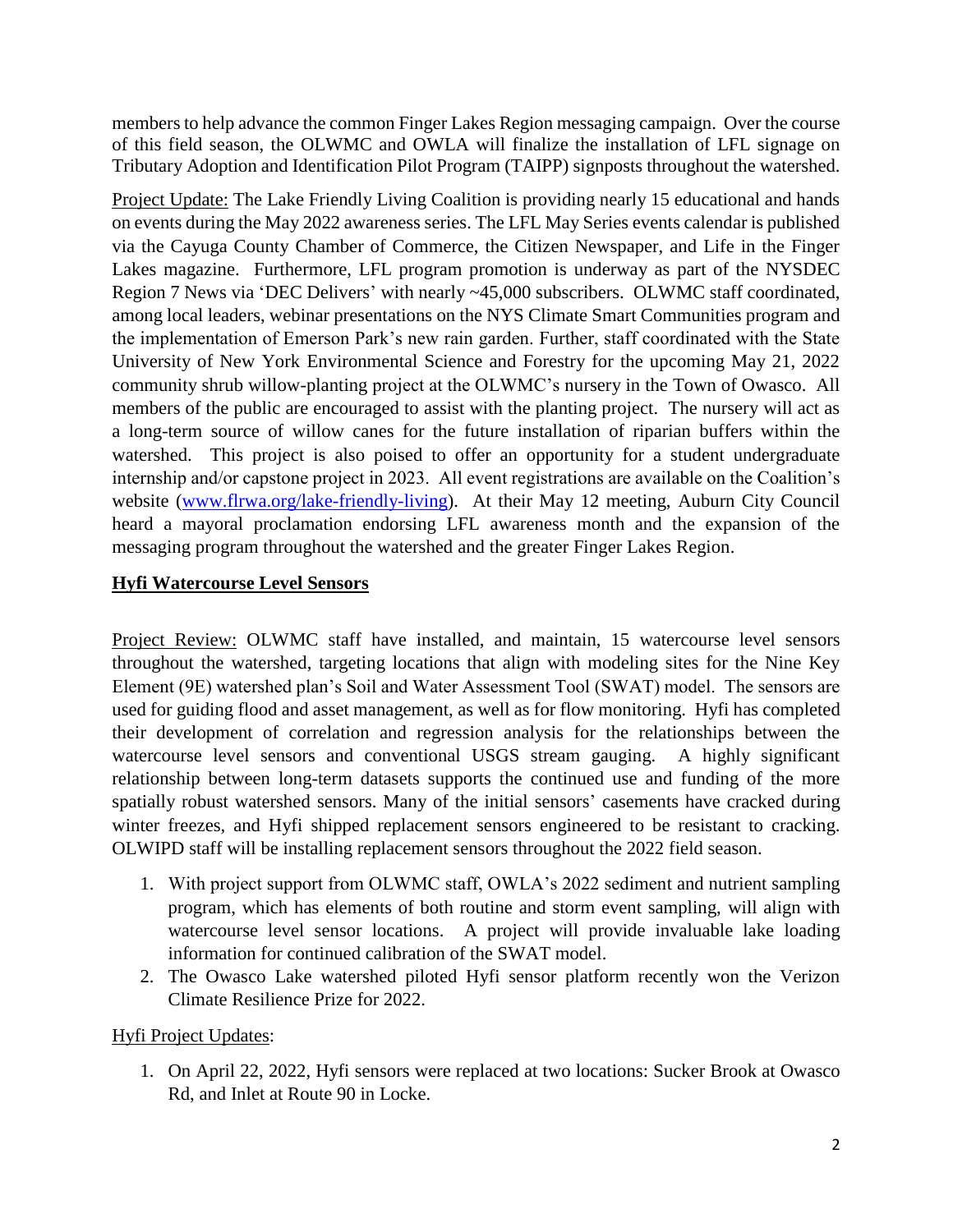2. Staff will be installing an additional sensor and assembly for a newly targeted stream monitoring location adjacent to Long Point Road.

### **Watershed Partner Collaboration**

Projects Review:

- The OLWMC awaits guidance and project funding opportunities from NYS based on the completion and approval of Cayuga County's Nine Element Watershed Plan (9E) for Owasco Lake. The Cayuga County Planning Department is nearing the end of the 9E process and has recently developed an appendix to report recent project and programming outcomes associated with 9E recommendations. There will be a third public meeting for the public to review project updates and recommendations.
- The Steering Committee for the updated community consensus watershed rules and regulations (WRR) awaits a meeting schedule from the New York State Department of Health (NYSDOH) to discuss next steps and will be convening soon. NYSDOH upper management are holding off scheduling a joint DOH and WRR Steering Committee meeting until after their April, 2022 NYS Chamber discussion on the topic.
- The OLWMC offers partnership and support for the City of Auburn's NYS-awarded Drinking Water Source Protection Program (DWSP2). The working group has identified high-risk areas and is finalizing source water protection recommendations.

#### Projects Updates:

- The OLWMC continues to work towards a transfer of ownership of a  $\sim$ 160-acre priority parcel in Sempronius from The Nature Conservancy (TNC) to the OLWMC that will advance the council's position as a land conservation steward within the watershed. We continue to evaluate insurance coverage scenarios in context with desired land uses and associated costs. As part of a successful transfer of ownership of the property, TNC will offer \$15,000 of upfront land stewardship dollars to help the OLWMC get started with funding needs (e.g., insurances) to own and maintain the land preserve. The OLWMC developed a land stewardship/maintenance plan, adopted from TNC's plan, to ensure the OLWMC meets project responsibilities.
- The OLWMC is collaborating with Wegmans Food Markets to promote LED flares as a safer and more environmentally friendly alternative to conventional incendiary flares. The OLWMC is underway and under contract with a profit-sharing initiative with Wegmans. Similar to last year, starting May 22, 2022, Wegmans will be selling a 2pk and 6pk LED Flares. Wegmans will be donating \$2.00 for each 2pk (\$16.99 retail) sold and \$6.00 for each 6pk (\$39.99 retail) sold to local Watersheds as outlined in the attached document.
- Our Keynote Presenter for next month's June 21, 2022 OLWMC public board meeting will be Kirsten Workman, Nutrient Management and Environmental Sustainability Specialist from Cornell ProDairy. She will present on advancements in, and recommendations for, cover cropping within the Owasco Lake watershed.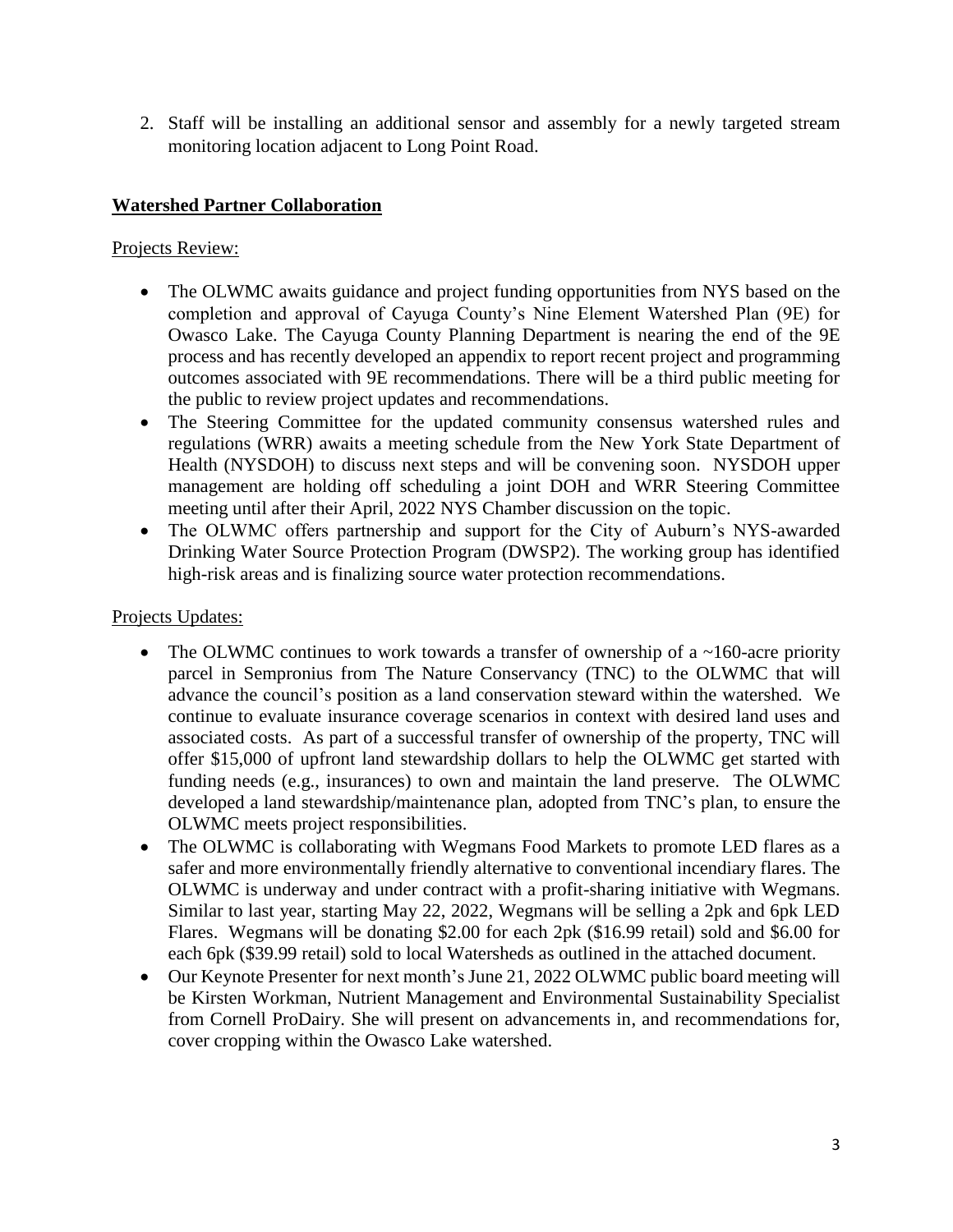## **Grants Projects and Programs Underway**

Projects Review:

#### GLRI Conservation Kick Project

Project Review: In partnership, the Cayuga County SWCD assisted a watershed farmland owner to finalize their application for the installation of a water and sediment control basin (WASCOB). The Great Lakes Restoration Initiative (GLRI) Conservation Kick Program will fund the project, in part. The City of Auburn invested the required cost share for the grant award administered through the OLWMC, demonstrating the city's commitment towards supporting conservation advancements for local agriculture. Based on the Great Lakes Commission's upfront analysis, and relative to all other Conservation Kick projects planned across the Great Lakes Basin, the CCSWCD/OLWMC project will result in the greatest nutrient reduction outcomes*.* Project partners finalized contract details. Seneca County Soil and Water Conservation District Engineer and Auburn Director of Municipal Utilities have reviewed the final WASCOB design for approval.

#### • NRCS RCPP

Project Review: On April 13, 2022 the OLWMC submitted a project proposal through the Natural Resources Conservation Service Regional Conservation Partnership Program (NRCS RCPP). The OLWMC retooled last year's NRCS RCPP proposal, according to review comments, and requested federal funding intended to help advance the Cayuga County SWCDs' conservation farm planning and BMP implementations within the Owasco Lake watershed. The proposed project will help build local capacity for certified farm planning within the watershed and provide support for targeted conservation projects, a prospect intended to increase efficiencies for local agriculture that will benefit both farmers and watershed conservation.

#### **Relevant Available Grant Programs**

# TNC:

 TNC is offering flood adaptation grant writing support. This is an invaluable opportunity, especially for those municipalities that experience flooding concerns, yet have limited capacity to write grant proposals for project(s) funding. The OLWMC submitted a program application in anticipation it will target an OLWMC directing municipality that has identified a suitable project and is interested to engage.

#### NYSDEC:

- [Water Quality Improvement Projects](https://gcc02.safelinks.protection.outlook.com/?url=https%3A%2F%2Flnks.gd%2Fl%2FeyJhbGciOiJIUzI1NiJ9.eyJidWxsZXRpbl9saW5rX2lkIjoxMDMsInVyaSI6ImJwMjpjbGljayIsImJ1bGxldGluX2lkIjoiMjAyMjA1MTAuNTc2Njc4ODEiLCJ1cmwiOiJodHRwczovL3d3dy5kZWMubnkuZ292L3B1YnMvNDc3NC5odG1sIn0.gd1OB3MtEqd64ATFtjvVmcucCmoJs0Pt2aYfsWWjRJk%2Fs%2F173601332%2Fbr%2F131058055804-l&data=05%7C01%7Cshannon.dougherty%40dec.ny.gov%7Cec3579af0bdb4b5953be08da329841c1%7Cf46cb8ea79004d108ceb80e8c1c81ee7%7C0%7C0%7C637877926764339076%7CUnknown%7CTWFpbGZsb3d8eyJWIjoiMC4wLjAwMDAiLCJQIjoiV2luMzIiLCJBTiI6Ik1haWwiLCJXVCI6Mn0%3D%7C3000%7C%7C%7C&sdata=k%2BE1OM9vIhF6flVprtk4NXz2sr1%2FhMBk49MHKLP%2FF3Q%3D&reserved=0) (WQIP): funds are available for the implementation of projects to improve water quality or aquatic habitat, or protect a drinking water source. Eligible project types include wastewater treatment improvement, non-agricultural nonpoint source abatement and control, land acquisition for source water protection, salt storage, aquatic connectivity restoration, and marine habitat restoration.
- [Non-Agricultural Nonpoint Source Planning](https://gcc02.safelinks.protection.outlook.com/?url=https%3A%2F%2Flnks.gd%2Fl%2FeyJhbGciOiJIUzI1NiJ9.eyJidWxsZXRpbl9saW5rX2lkIjoxMDQsInVyaSI6ImJwMjpjbGljayIsImJ1bGxldGluX2lkIjoiMjAyMjA1MTAuNTc2Njc4ODEiLCJ1cmwiOiJodHRwczovL3d3dy5kZWMubnkuZ292L3B1YnMvMTE2NzI1Lmh0bWwifQ.l5uT6azX592qZRczVFs2KQTl6mHwAYL4vsfV_Mg2X1U%2Fs%2F173601332%2Fbr%2F131058055804-l&data=05%7C01%7Cshannon.dougherty%40dec.ny.gov%7Cec3579af0bdb4b5953be08da329841c1%7Cf46cb8ea79004d108ceb80e8c1c81ee7%7C0%7C0%7C637877926764339076%7CUnknown%7CTWFpbGZsb3d8eyJWIjoiMC4wLjAwMDAiLCJQIjoiV2luMzIiLCJBTiI6Ik1haWwiLCJXVCI6Mn0%3D%7C3000%7C%7C%7C&sdata=F30wAj3Dgr0p8XFfXZGmRorJd%2FNjI7QedkVgZfeMgOA%3D&reserved=0) and Municipal Separate Storm Sewer System (MS4) Mapping Grant (NPG): funds production of planning reports for nonpoint source water quality improvement projects and mapping of Municipal Separate Storm Sewer Systems.